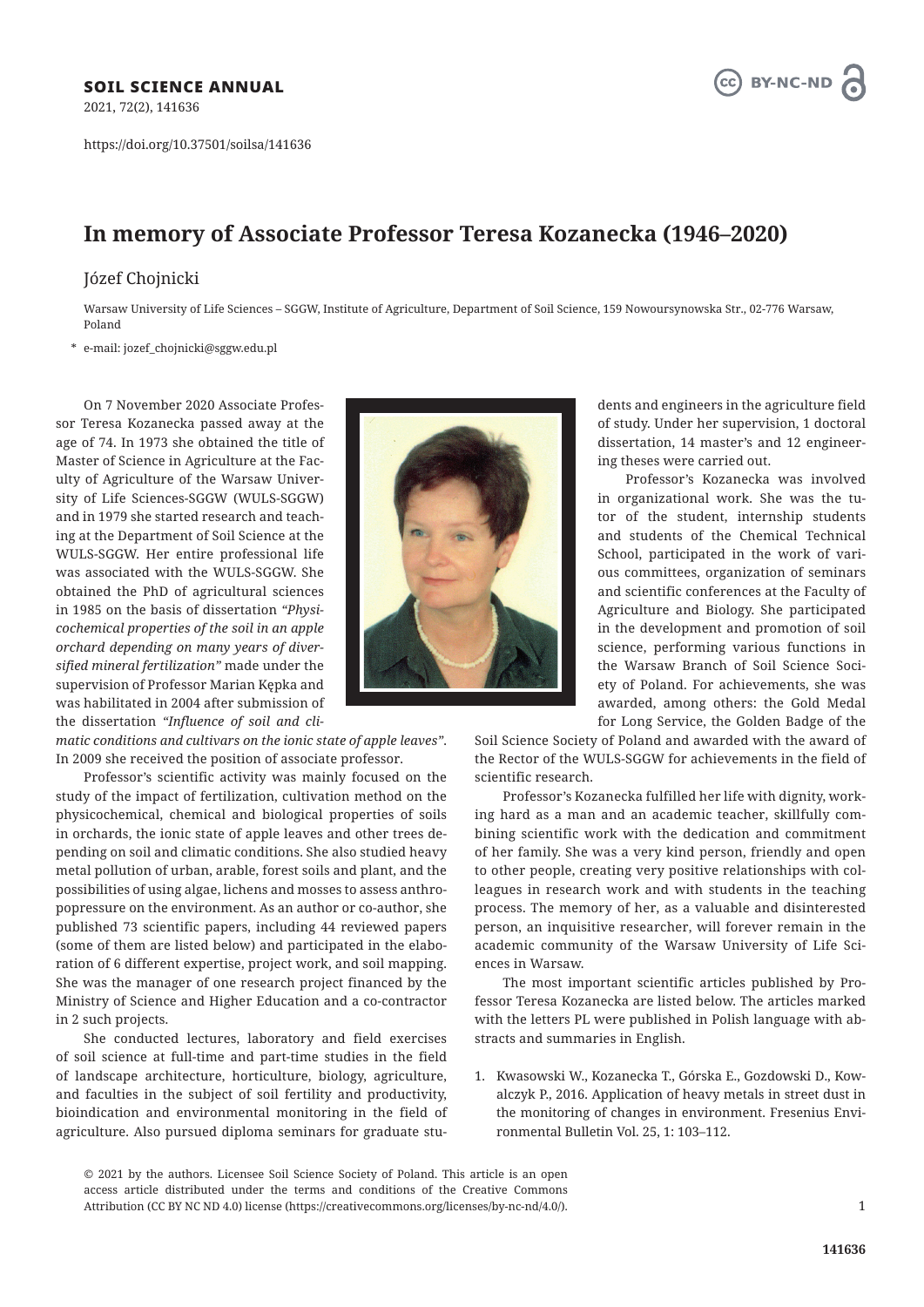- 2. Kozanecka T., Brogowski Z., Kisiel M., Stępień W., 2011. Ruchliwość anionów w glebach z wieloletnich doświadczeń nawozowych w Skierniewicach. Zeszyty Problemowe Postępów Nauk Rolniczych 565: 163–173.
- 3. Kozanecka T., Kazem-Bek A., Czarnowska K., Kwasowski W., 2010. Application of algae and lichens in the monitoring of changes in the natural environment. Fresenius Environmental Bulletin Vol. 19, 4: 553–557.
- 4. Kwasowski W., Kozanecka T., 2010. Evaluation of the content of zinc and lead in selected vegetative organs of potatoes (Solanum tuberosum) growing in the vicinity of the Warszawa–Poznań speedway. Fresenius Environmental Bulletin Vol. 19, 2a: 378–382.
- 5. Brogowski Z., Kozanecka T., 2009. Impact of certain genetic horizons of soil on the yield and chemical composition of westerwold ryegrass (Arrhenatherum elatius L.). Polish Journal of Soil Science 42, 1: 77–88.
- 6. Kozanecka T., Brogowski Z., Kisiel M., Stępień W., 2009. Mobility of exchangeble cations in soils from long term field experiments in Skierniewice. Polish Journal of Soil Science 42, 1: 1–14.
- 7. Kazem-Bek A., Kozanecka T., 2007. Porosty i ich rola w środowisku przyrodniczym. Cz. 1. Charakterystyka, występowanie i zastosowanie porostów. Ochrona Środowiska i Zasobów Naturalnych 32: 61–67.
- 8. Kazem-Bek A., Kozanecka T., 2007. Porosty i ich rola w środowisku przyrodniczym. Cz. 2. Zawartość makro- i mikroskładników. Ochrona Środowiska i Zasobów Naturalnych 32: 68–75.
- 9. Kozanecka T., Czarnowska K., Łaszczych K., 2007. Zawartość pierwiastków śladowych w pyle drogowym z trasy Zegrze – Mrągowo. Ochrona Środowiska i Zasobów Naturalnych 32: 140–144.
- 10. Kozanecka T., Czarnowska K., Brogowski Z., Kwasowski W., 2006. Content of microelements in selected herbs from natural meadows. Polish Journal of Environmental Studies 15, 2a, P. 2: 385–389.
- 11. Kwasowski W., Michalak D., Kozanecka T., 2006. Bioaccumulation of microelements in selected plants of the undergrowth in Kampinos National Park. Polish Journal of Environmental Studies 15, 2a, P. 2: 398–402.
- 12. Kozanecka T., 2003. Influence of soil and climatic conditions and cultivars on the ionic state of apple leaves. Rozprawy – SGGW, Warszawa, s. 80.
- 13. Kozanecka T., Czarnowska K., Jaworska A., 2003. Content of heavy metals in road coarse dust of Warsaw environs. Roczniki Gleboznawcze – Soil Science Annual 54(3): 73–78. (PL)
- 14. Czarnowska K., Kozanecka T., 2003. Accumulation of Zn, Pb, Cu and Cd in anthropogenic soils of Warsaw. Roczniki Gleboznawcze – Soil Science Annual 54(4): 77–81. (PL)
- 15. Kozanecka T., Chojnicki J., Kwasowski W., 2002. Content of heavy metals in plant from pollution-free regions. Polish Journal of Environmental Studies 11, 4:1395-399.
- 16. Brogowski Z., Gawrońska-Kulesza A., Kozanecka T., 2002. Red clover as a receptor of  $\mathrm{CO}_2$  from the atmosphere and some compounds from soil. Polish Journal of Environmental Studies 11, 6: 625–629.
- 17. Czarnowska K., Chlibiuk M., Kozanecka T., 2002. Trace elements in arable soils near roads around of Warsaw. Roczniki Gleboznawcze – Soil Science Annual 53(3/4): 67–74. (PL)
- 18. Czarnowska K., Kozanecka T., 2001. Soluble forms of heavy metals in anthropogenic soils of Warsaw area. Roczniki Gleboznawcze – Soil Science Annual 52(3/4): 45–51. (PL)
- 19. Kozanecka T., Czarnowska K., Kwasowski W., 2000. Accumulation of heavy metals in the soils near petrol stations in Warsaw. Roczniki Gleboznawcze – Soil Science Annual 51(1/2): 73–78. (PL)
- 20. Kwasowski W., Chojnicki J., Okołowicz M., Kozanecka T., 2000. Heavy metals content in standard soil plots of the Puszcza Biała Forest. Roczniki Gleboznawcze – Soil Science Annual 51(3/4): 85–95. (PL)
- 21. Kozanecka T., Zagórski Z., Scherer H.W., 2000. The contents of nonexchangeable ammonium in rendzina soils. Roczniki Gleboznawcze – Soil Science Annual 51(3/4): 77–83. (PL)
- 22. Kozanecka T., Chojnicki J., 1998. Manganese available and soluble in 20% HCl in lessive soil of apple orchard. Roczniki Gleboznawcze – Soil Science Annual 49(3/4): 41–49. (PL)
- 23. Kozanecka T., Scherer H.W., 1996. The influence of nitrogen and potassium fertilization and the soil management system in apple orchard on the content of nonexchangeable NH $_{\textrm{\tiny{4}}}$ -N in soil. Roczniki Gleboznawcze – Soil Science Annual 47(1/2): 55–64. (PL)
- 24. Kozanecka T., Rekosz-Burlaga H., Russel S., 1996. Effect of apple orchard soil management system, liming and nitrogen fertilization in biological activity. Roczniki Gleboznawcze – Soil Science Annual 47(supl.): 75–84. (PL)
- 25. Kozanecka T., Kępka M., 1996. Influence of agro-ecological factors on physico-chemical properties of the soil of apple orchard. Roczniki Gleboznawcze – Soil Science Annual 47(supl.): 23–30. (PL)
- 26. Kozanecka T., 1995. Contents of N-NH $_{\rm 4}$  and N-NO $_{\rm 3}$  mineral forms of nitrogen in soil of apple orchard. Roczniki Gleboznawcze – Soil Science Annual 46(1/2): 105–117. (PL)
- 27. Kozanecka T., Kępka М., Sadowski A., 1989. Chemical properties of soil in an apple orchard depending on liming, soil management system and nitrogen and potassium fertilization. Roczniki Gleboznawcze – Soil Science Annual 40(1): 53–65. (PL)
- 28. Kozanecka T., Kępka M., Ścibisz K., 1988. Effect of the nitrogen and potassium fertilization and of the soil tending system on the manganese content in soil and apple leaves. Roczniki Gleboznawcze – Soil Science Annual 39(3): 257–259. (PL)
- 29. Czarnowska K., Gworek B., Kozanecka T., 1983. The content of heavy metals in the soils and moss of the Kampinos National Park. (In:) Wpływ działalności człowieka na środowisko glebowe w Kampinoskim Parku Narodowym, Wyd. SGGW-AR, Warszawa: 123–137. (PL)